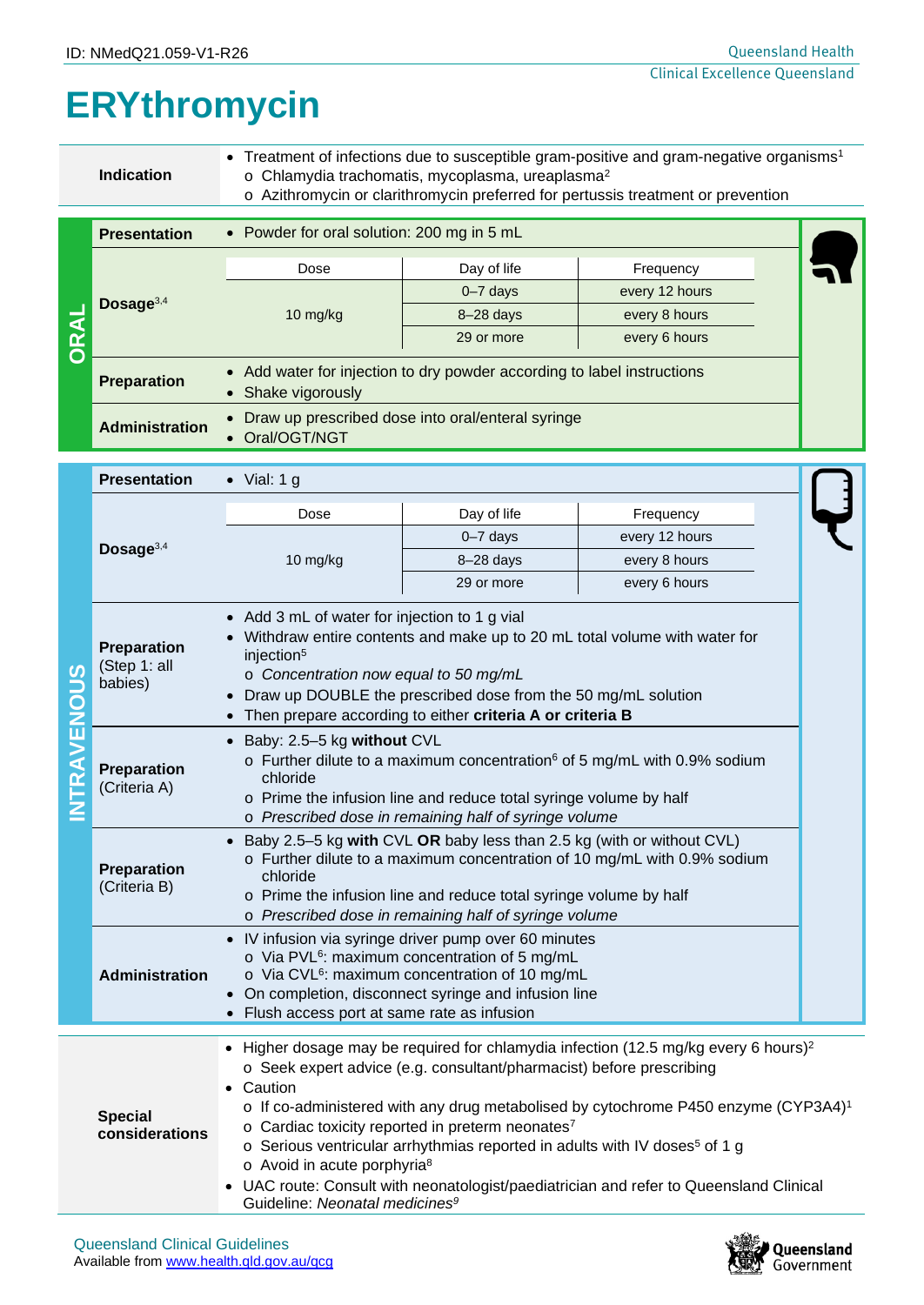| <b>Monitoring</b>    | • Extravasation risk: may cause severe tissue damage <sup>6</sup>                                                                                                                                                                                                                                                                                                                                                                                                                                                                                                                                                                        |  |
|----------------------|------------------------------------------------------------------------------------------------------------------------------------------------------------------------------------------------------------------------------------------------------------------------------------------------------------------------------------------------------------------------------------------------------------------------------------------------------------------------------------------------------------------------------------------------------------------------------------------------------------------------------------------|--|
|                      | High doses IV may cause pain along the vein <sup>6</sup><br>• Fluids<br>$\circ$ 0.9% sodium chloride <sup>6</sup>                                                                                                                                                                                                                                                                                                                                                                                                                                                                                                                        |  |
| <b>Compatibility</b> | • Y-Site<br>$\circ$ Aciclovir <sup>6</sup> , amikacin <sup>6</sup> , amiodarone <sup>6</sup> , atracurium <sup>6</sup> , azathioprine <sup>6</sup> , calcium gluconate <sup>6</sup> ,<br>cefotaxime <sup>6</sup> , ceftriaxone <sup>6</sup> , dexmedetomidine <sup>6</sup> , esmolol <sup>6</sup> , fluconazole <sup>6</sup> , foscarnet <sup>6</sup> ,<br>gentamicin <sup>6</sup> , hydrocortisone sodium succinate <sup>6</sup> , hydromorphone <sup>6</sup> , midazolam <sup>6</sup> ,<br>morphine sulfate <sup>6</sup> , suxamethonium <sup>6</sup> , tobramycin <sup>6</sup> , verapamil <sup>6</sup> , zidovudine <sup>6</sup>     |  |
| Incompatibility      | • PN and fat emulsion: co-infusion with ERYthromycin not recommended (evidence<br>limited). If unavoidable, seek pharmacist advice first, filter infusion and flush before and<br>after<br>• Fluids<br>o Glucose solutions <sup>4</sup><br>$\bullet$ Y site<br>$\circ$ Cefalotin <sup>6</sup> , cefazolin <sup>6</sup> , dexamethasone <sup>6</sup> , flucloxacillin <sup>6</sup> , furosemide (frusemide) <sup>6</sup> , heparin<br>sodium <sup>6</sup> , linezolid <sup>6</sup> , phenobarbital (phenobarbitone) <sup>6</sup> , phenytoin <sup>6</sup> , rocuronium <sup>6</sup>                                                       |  |
| <b>Interactions</b>  | • Increases concentration of digoxin, midazolam and carbamazepine <sup>8</sup>                                                                                                                                                                                                                                                                                                                                                                                                                                                                                                                                                           |  |
| <b>Stability</b>     | $\bullet$ Vial<br>o Store below 25 °C <sup>5</sup><br>• Oral solution<br>o Store reconstituted solution in the fridge at 2-8 °C and use within 10 days                                                                                                                                                                                                                                                                                                                                                                                                                                                                                   |  |
| Side effects         | • Circulatory: prolonged QT interval and ventricular arrhythmias associated with IV use,<br>particularly related to rapid administration and high doses <sup>7</sup><br>Digestive: vomiting <sup>1</sup> , diarrhoea <sup>1</sup> , infantile hypertrophic pyloric stenosis (associated with<br>longer term use of ERYthromycin in neonates, especially those aged less than 2 weeks <sup>1</sup> )<br>Nervous: ototoxicity (after high doses in patients with impaired renal or hepatic function <sup>2</sup> )<br>Hypersensitivity: rashes, pruritus, urticaria or angioneurotic oedema. Anaphylaxis has<br>been reported <sup>1</sup> |  |
| <b>Actions</b>       | • Macrolide antibiotic that inhibits protein synthesis and thereby bacterial growth <sup>1</sup>                                                                                                                                                                                                                                                                                                                                                                                                                                                                                                                                         |  |
| <b>Abbreviations</b> | IV: intravenous, CVL: central venous line, OGT: orogastric tube, PVL: peripheral venous line<br>NGT: nasogastric tube                                                                                                                                                                                                                                                                                                                                                                                                                                                                                                                    |  |
| <b>Keywords</b>      | Erythromycin, ERYthromycin, antibiotic, macrolide                                                                                                                                                                                                                                                                                                                                                                                                                                                                                                                                                                                        |  |

The Queensland Clinical Guideline *Neonatal Medicines* is integral to and should be read in conjunction with this monograph. Refer to the disclaimer. Destroy all printed copies of this monograph after use.

## **References**

1. Australian Medicines Handbook. Erythromycin. [Internet]. Adelaide: Australian Medicines Handbook Pty Ltd; July 2020 [cited 2020 October 06 ]. Available from: https://amhonline.amh.net.au

2. IBM Micromedex®Neofax®. Erythromicin. In: IBM Micromedex® NeoFax®/Pediatrics (electronic version). [Internet]. IBM Watson Health, Greenwood Village, Colorado, USA. July 03 2018 [cited 2018 September 09]. Available from[: http://neofax.micromedexsolutions.com/neofax.](http://neofax.micromedexsolutions.com/neofax)

3. American Academy of Pediatrics (AAP). Section 3: Summaries of Infectious Diseases. In: Red Book: 2012 Report of the Committee on Infectious Diseases 29th ed. Elk Grove Village, IL: American Academy of Pediatrics 2012

4. Australian Medicines Handbook Children's Dosing Companion. Erythromycin. [Internet]. Adelaide: Australian Medicines Hanbook Pty Ltd; July 2020 [cited 2020 October 06]. Available from[: https://amhonline.amh.net.au.](https://amhonline.amh.net.au/)

5. Therapeutic Goods Administration (TGA). Erythromycin [Internet]. Canberra: Australian Government; October 2018 [cited 2020 October 10]. Available from: www.tga.gov.au

6. Australian Injectable Drugs Handbook. Nicolette Burridge, Keli Symons, editors. Erythromycin. 8th ed. [Internet]. New South Wales: Society of Hospital Pharmacists of Australia (SHPA); April 2019 [cited 2020 September 23]. Available from[: https://aidh.hcn.com.au.](https://aidh.hcn.com.au/)

7. Gouyon JB, Benoit A, Betremieux P, Sandre D, Sgro C, Bavoux F, et al. Cardiac toxicity of intravenous erythromycin lactobionate in preterm infants. Pediatr Infect Dis J 1994;13(9):840-1.

8. British National Formulary for Children (BNFC) online. Erythromycin. [Internet]: Royal Pharmaceutical Society; September 2020 [cited 2020 October 08]. Available from: https://www.medicinescomplete.com

9. Queensland Clinical Guidelines. Neonatal medicines. Guideline No. MN19.54-V1-R24. [Internet]. Queensland Health. 2019. [cited 2021 January 15]. Available from:<https://www.health.qld.gov.au/qcg>